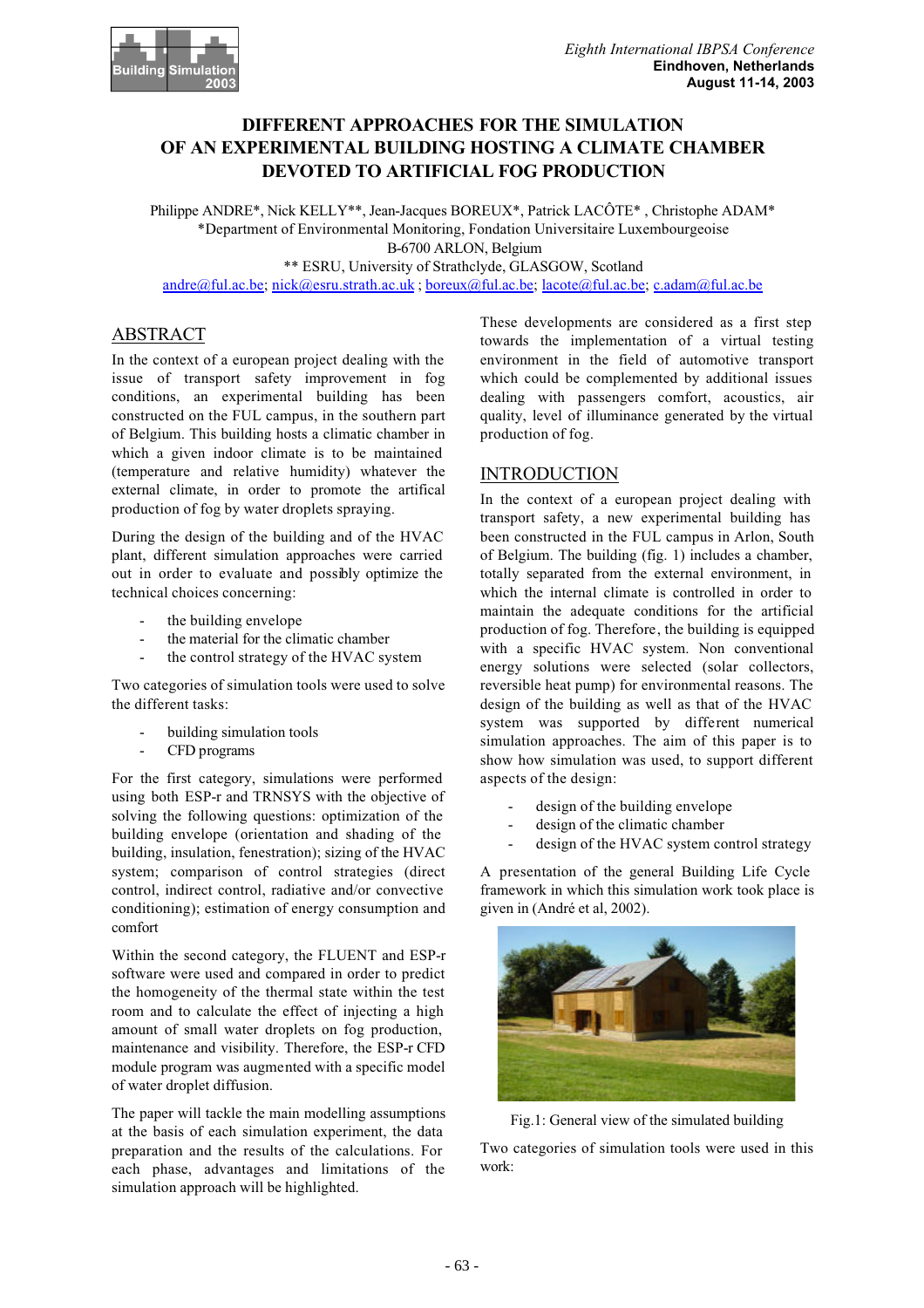- building simulation tools: ESP-r (Clarke 2001) and TRNSYS (Klein et al, 2000)
- CFD simulation tools: the ESP-r CFD component (Clarke 2001) and  $FLUENT<sup>1</sup>$

The following paragraphs will show the application of these different tools all along the different phases of the Building life Cycle.

## SIMULATION AIDED DESIGN OF THE BUILDING ENVELOPE

The design of the building was mainly assisted by the TRNSYS software.

### **Objectives and constraints**

The design of the building was influenced by a number of constraints:

- budgetary limits
- available space on the FUL campus
- time available for building construction

In order to improve the control in the climate in the test room, it was intuitively decided to use the concept of "double-envelope" with the test room totally separated from the external conditions by a space (a so-called "buffer space") where temperature would be controlled.

The combination of the program and the contraints led to a conceptual design which is shown by fig. 2.



Fig. 2: Conceptual design of the building

The selected dimensions are a compromise between cost and functionality. Fig. 2 identifies 5 specific zones in the building : the fog chamber, the buffer zone, the offices zone, the technical area, the attic which is situated above the fog chamber and the buffer zone.

Aside of that, the building project was explicitely adressing environmental issues, as being developed within an Institution devoted to environmental research and education, with the objective of building a pilot project. This general objective was translated into a number of concepts:

- Maximum use of "natural" (and consequently renewable) energy sources
- Selection of materials : use of "ecological" materials : wood, natural stone, natural tiles.
- Minimization of environmental annoyances : air pollution, water and soil pollution, noise, odours.

Building simulation was used to answer the following questions:

- comparison of envelope variants
- assessment of the overheating risk

### **Comparison of envelope variants by Building simulation**

The basic criteria to verify was related to the usability of the tetsing infrastructure. The criteria as defined as the "time required to reach the prescribed experimental conditions (typicaly a 10°C temperature) in the test room whatever the period of the year. Therefore, the a priori targeted variant (wooden construction) was compared to more classical solutions.

Three variants were compared using a detailed thermal simulation program ("TRNSYS")

- "classical" envelope : concrete + brick masonry
- "hybrid" envelope : concrete + wooden covering
- "ecological" envelope : wooden structure + wooden covering

TRNSYS is a well-known simulation program developed following a modular structure (each component model is encapsulated as a "Type"). The multiozne building component (Type 56) has been the object an extensive validation work (Judkoff, 1993) in similat conditions as those encountered in this project.

For the simulation of the building, two typical meteorological periods were considered :

- a winter period (January month)
- a summer period (August month)

The main problem was to simulate conditions close to that of the future operation of the building, which is not classical at all. Consequently, for each period, a standardized "numerical experiment" was defined, made of 2 weeks with the following distribution :

<sup>1</sup> www.fluent.com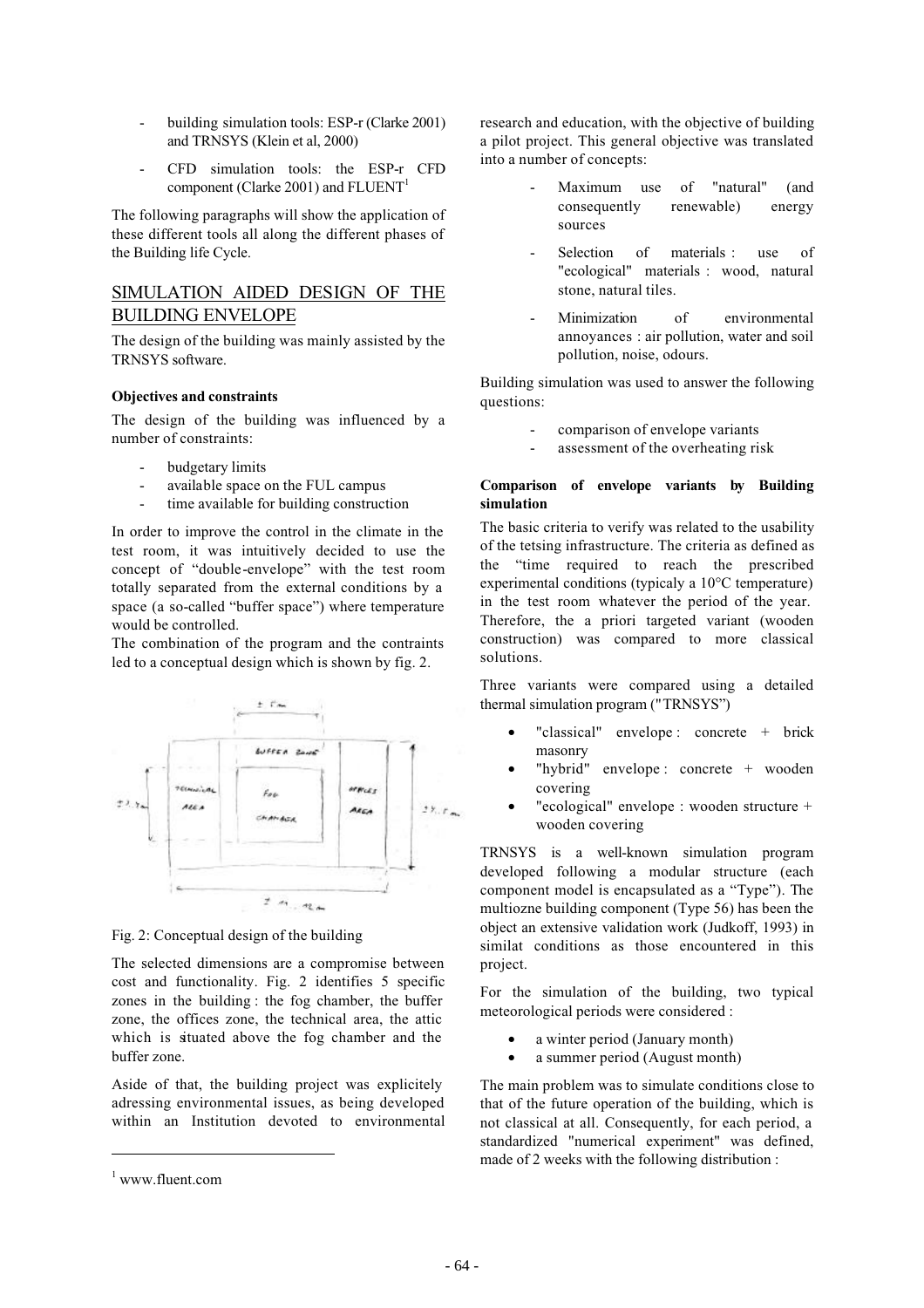- a "numerical" pre-conditioning period of 10 days
- an "experimentation" period of 2 days : this includes climate control and, eventually, fog production
- a relaxation period of two days.

The main component of the simulation is of course the building which is modeled by Type 56. This model is able to calculate, for a building divided into an arbitrary number of zones, the evolution of both the temperature and the psychrometric variables in each zone. Therefore, the following information has to be provided to the model :

- the zoning strategy; 5 zones were defined : test room, buffer zone, office, technical area and attic
- the walls composition
- the construction materials
- the infiltration rate in each zone
- the ventilation rate (with the associated temperature and relative humidity) in each zone
- the heating and cooling power injected in each zone (associated to an "idealized" control)
- the internal gain, expressed in terms of thermal power (both convective and radiative) and moisture (water vapour).

In this application, the transfer of moisture through the walls was not taken into account because of the relatively long time constant associated to these physical processes.

As only the thermal behaviour of the building envelope was of interest here, a very simple control strategy was elaborated, defined as such : during the experimentation period, the temperature in the buffer zone and in the climate chamber is maintained to a given temperature.

Table 1 shows the time required to reach the prescribed conditions in the chamber in function of the type of construction and period of the year.

|                           | Winter          | Summer          |
|---------------------------|-----------------|-----------------|
| Wooden<br>construction    | 22 <sub>h</sub> | 22 <sub>h</sub> |
| Hybrid<br>construction    | 28 h            | 28 <sub>h</sub> |
| Classical<br>construction | 28h             | 28h             |

**Table 1** : Thermal pre-conditioning period of the reduced scale fog chamber

The table clearly shows that the constitution of the external envelope has not a strong influence on the pre-conditioning time of the fog chamber. The "allwood" construction offers less thermal inertia and consequently allows a quicker preparation of the test room.

# SIMULATION ASSISTED CONTROL **DESIGN**

Simulation was also used to assist the design of the control system . Therefore, a building simulation appraoch was developed within the ESP-r system. The main question to be solved was how to control the test room and its surrouding environment (the buffer space) in order to maintain the adequate conditions for fog production.

The applicability of ESP-r for the simulation of a fog chamber was assessed by a validation exercise performed on the data from an existing facility, similar in principle to the one concerned by this project.

The outcome was that ESP-r's predictions of air and surface temperatures within the fog chamber were generally within  $0.5^{\circ}$ C of the measured data (Figure 3).



Fig. 3: Comparison of ESP-r outputs and measurements for the simulation of a fog chamber

In a first approach and based upon a building simulation model implemented within the ESP-r program, several control scenarii were examined:

- direct control of temperature and humidity inside the test room
- direct cooling of the test room to its dew point
- use of underfloor heating/cooling to maintain stable temperatures
- indirect control of test room temperatures through conditioning of the surrounding buffer space

The effectiveness of each control method was examined in relation to the stability conditions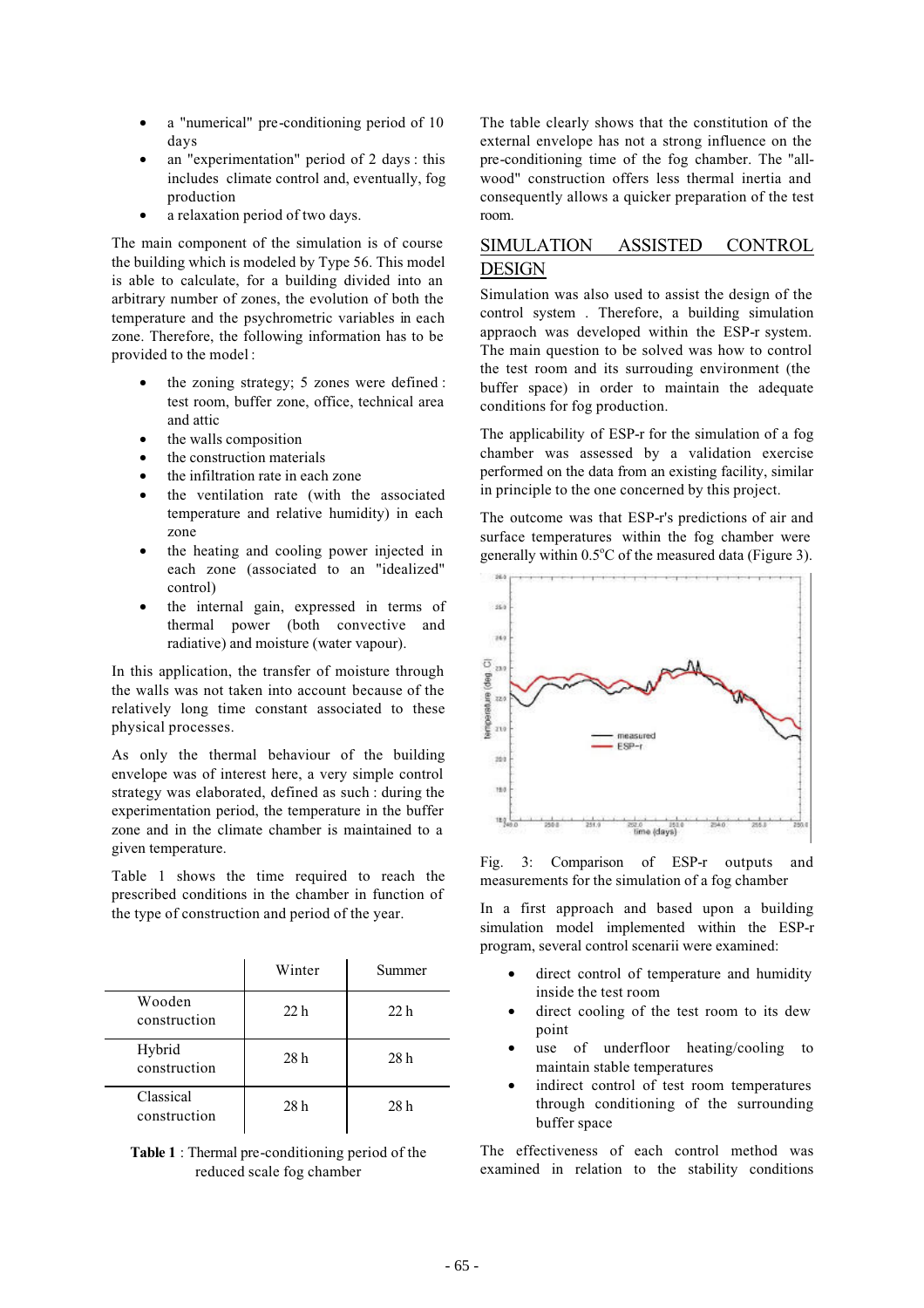achieved and energy required to maintain control. Based upon these criteria, it was found that:

- direct control was the most effective means of achieving stable conditions with a low expenditure of energy (fig. 4)
- dew point control delivered high humidity levels at low expenditure of energy; however, due to the nature of this control method temperatures varied slightly during control periods and also varied between different tests (fig. (5).
- Underfloor heating/cooling gave poor control of conditions, with a greater expenditure of energy and can be discounted as a viable means of controlling conditions (fig. 6)
- Indirect control resulted in unstable test chamber conditions (fig. 7).

Additional simulations were conducted with the aim of examining the performance of the direct control methods in more realistic conditions and improving the performance of the indirect control of the buffer space.

Firstly, the impact of heightened humidity levels on the dew point controller was examined: these simulations revealed that increased humidity levels drastically decreased the energy requirements for dew point control, however the problem of variations in temperature between and during tests remained.

Secondly, more realistic control algorithms were employed with the direct temperature and relative humidity controller:

- these simulations indicated that with a more realistic PID controller model, the performance deteriorates slightly; particularly at the beginning of the control period. However, allowing an adequate test start up period should mitigate the problem.
- Finally, attempts were made to improve the performance of the indirect controller, through a change of control strategy and use of PID control, however the performance remiaed unsatisfactory, with high energy consumption and poor temperature control.

Lib; fog\_chasber\_d<br>Feriod; Fri 15 Sep<br>Zwent best room ad<br>See \$25.62 Year: 2006 classed 15s, current 15s



Fig. 4: Direct control of the test chamber

Lib: Fog.chamber\_ddpc\_aut.l: Undefined<br>Period: Non 18 Sep 900652 to: Non 18 Sep<br>-Zones: test room 025062 Neart2004 : sim0 15m, output@ 15m



Fig. 5: Dew point control of the test chamber



Fig. 6: Underfloor heating/cooling control of the test chamber





Fig. 7: Indirect heating/cooling control of test chamber

# SIMULATION ASSISTED DESIGN OF THE CHAMBER

The final stage of the use of simulation in this project concerned the specific problem associated with the design and operation of the chamber

#### **Design of the chamber**

Concerning the design of the chamber, the main problem to solve was the selection of the material for the construction of the envelope of the chamber. The constructions looked at were:

- 8mm plate glass
- 8mm plexiglass
- existing external wall timber-insulation-timber
- 1mm steel insulation 1mm steel
- 100mm block

A summer day and winter day simulation was run for each construction type and the performance assessed based on air and surface temperatures and plant energy consumption. The simulations are run using a characteristic North-European climate.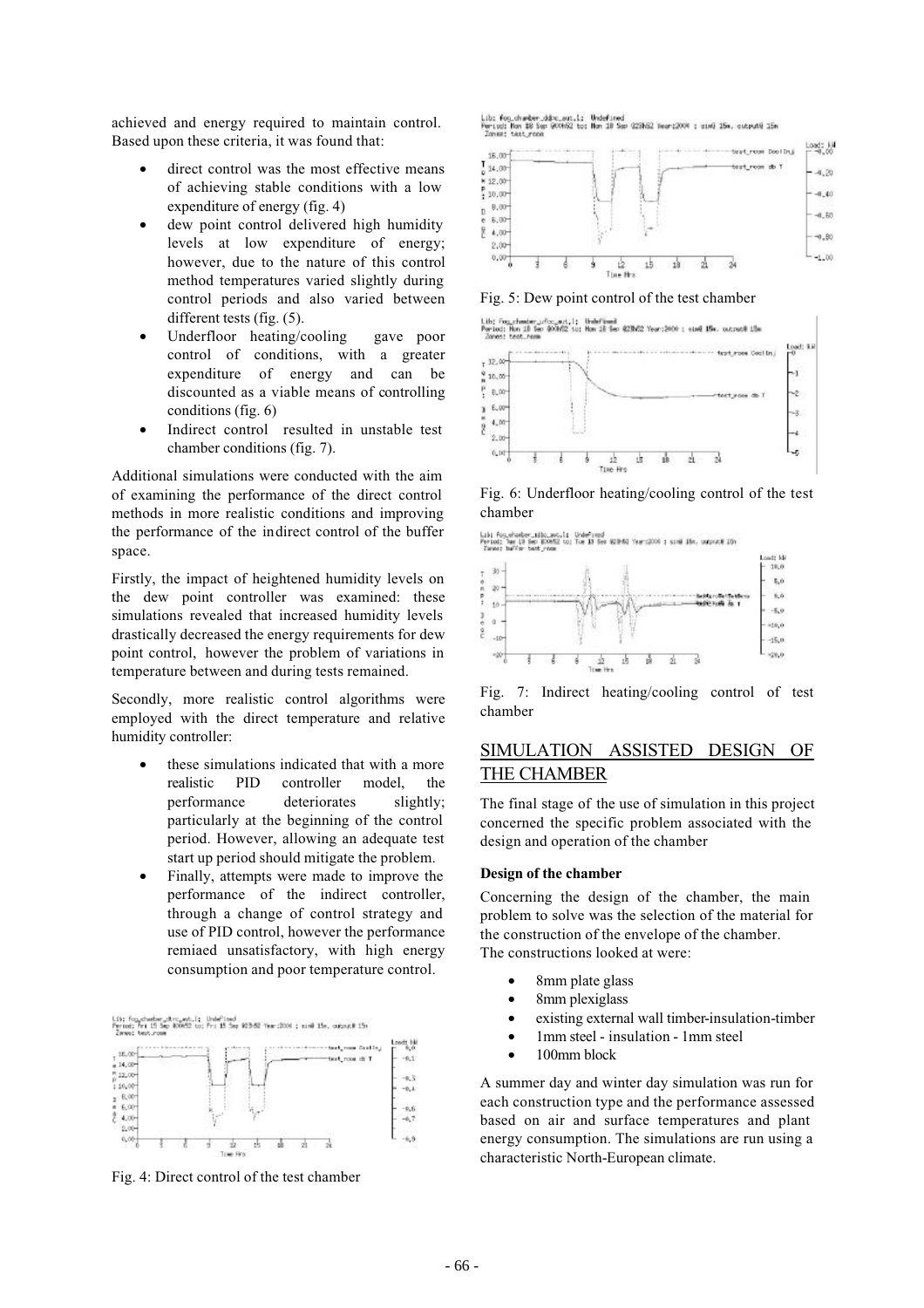The simulations consisted of holding the air inside each test room to a fixed value between 07:00 and 13:00 using a coupled HVAC system, underfloor heating and heating of the buffer space. Lighting is assumed to be on between 11:00 and 12:00, with 500W of gains entering the test chamber.

The summer set point is 15°C while the winter set point is 10°C (the HVAC system's low flow rate causes it to stuggle in reaching 10°C in summer). The flow rate from the HVAC system is 350m3/h, while the floor has a heating/cooling capacity of 4.5kW.

#### **WINTER SIMULATION**



Figure 8: evolution of chamber air temperature in typical winter conditions

Figure 8 shows the variation in air temperature during the winter day simulation. The immediate point to note is that during the controlled period, the performance of all the constructions is very similar. The test room air temperatures associated with the plate glass and plexiglass constructions (as expected) respond most rapidly to heat input. During unheated periods the air temperature associated with the insulated steel and wooden constructions are 1-2oC lower than the uninsulated homogeneous, glass, plexiglass and block constructions. Radiant temperature lags behind air temperature, with the plate glass and plexiglass constructions performing slightly better than the other three, in that they respond more rapidly to heating action.

The mean radiant temperature of the steel construction is as much as 4oC less than the air temperature at the beginning of the heating period. The glass and plexiglass constructions are around 2oC less.

All the mean radiant temperature are within +/- 0.5oC of the air temperature by the end of the heating period.

#### **SUMMER SIMULATION**



Figure 9: evolution of chamber air temperature in typical summer conditions

Figure 9 shows the variation in air temperature during the summer day. Again, it is immediately apparent that the air temperatures, during the controlled period, are very similar for all the constructions. Looking more closely at the period of internal gains 11:00 - 12:00 it was hoped that the more massive block construction would "damp out" temperature fluctuations. This is not the case: the damping effect is very slight, with a 0.5oC reduction in peak temperature during gains between the block construction and the light plexiglass construction. Outside the controlled period the air temperature associated with the steel construction is 1-2oC higher than the other constructions, this requires some further investigation. The performance of the constructions is reversed compared to the winter case, with the glass and plexiglass mean radiant temperatures being up to 1oC warmer than the air temperature during the controlled period. The wooden and steel insulated structures perform slightly better, with their radiant temperatures being the closest to the air temperature. Again note the curious behaviour of the steel-insulation construction surface temperature outside the controlled period. The analysis of heating and cooling energy consumption was inconclusive as there was very little difference between the energy consumption associated with each construction.

\*The simulations indicate that there is very little difference in terms of environmental performance between the 5 constructions examined.

\*It should be noted that the floor construction remained the same for all 5 constructions and this will tend to be the dominating factor in terms of thermal mass within the test room.

\*The plate glass and plexiglass constructions performed well in winter heating mode but less well in summer cooling mode.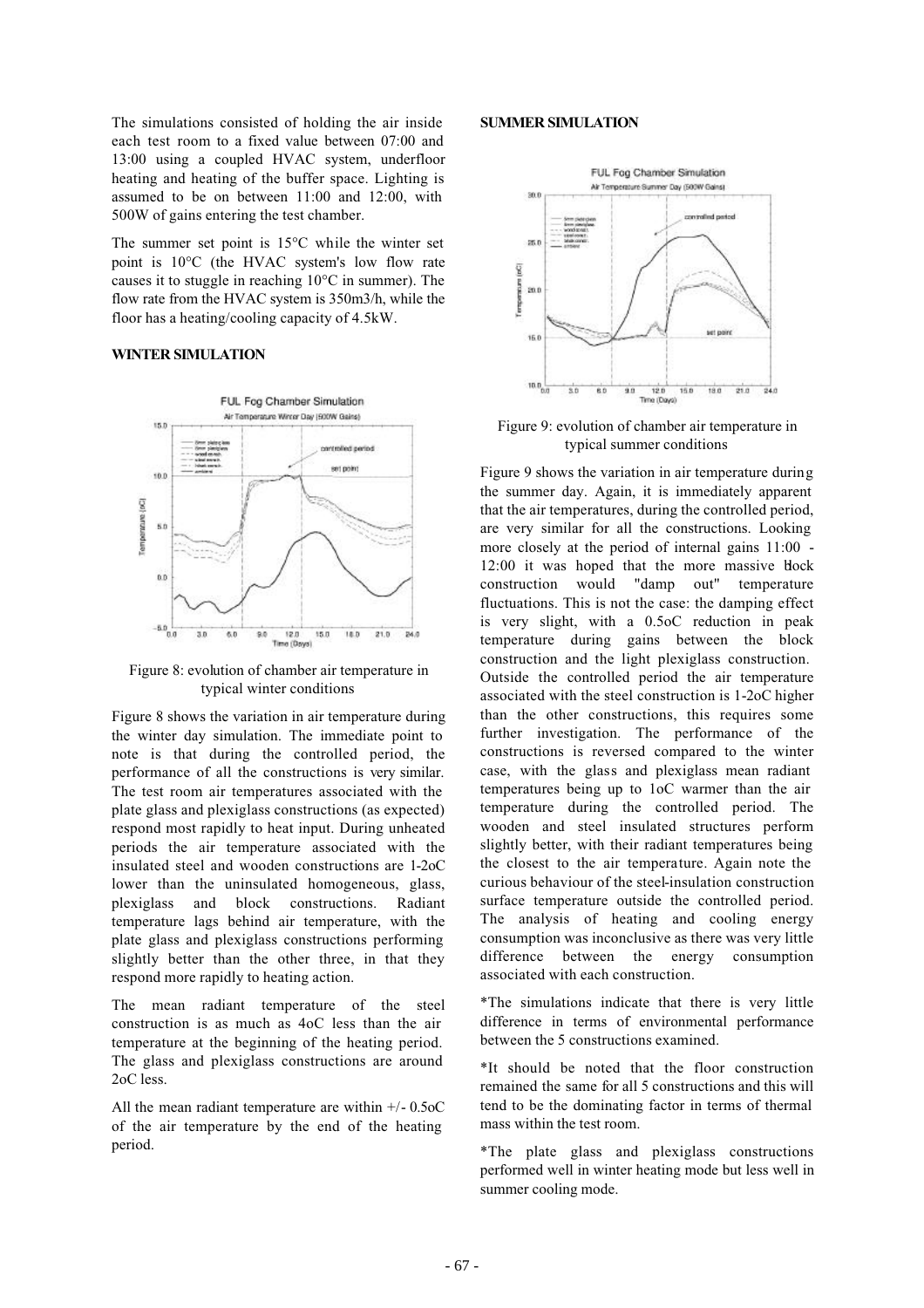\*The reverse was true for the insulated wood and steel constructions.

\*Overall in terms of test chamber performance the wall material has little effect.

\*Selection of materials should therefore be done based on other factors e.g.

internal reflections with glass and plexiglass constructions during experiments, effects of moisture absorbtion in wood and block constructions, requirements for visibility of experiment (glass and plexiglass, etc.).

#### **Operation of the chamber**

A simulation based approach of the operation of the chamber was carried out with two main purposes:

- to analyze with a higher level of details the control of the internal climate in the test room. Issues related to temperature distribution and thermal stratification and heterogeneity in the chamber were tackled
- to analyze the behaviour of the water droplets injected in the test room to produce artifical fog using a particle model or a droplets diffusion and stability model.

Both objectives were adressed by using CFD models (ESP-r and FLUENT). The applicability of ESP-r for the detailed simulation of the internal climate in rooms has been assessed by several validation studies a review of which can be found in (Strachan, 2000).

#### **Detailed thermal analysis**

The detailed thermal analysis of the chamber was performed using the ESP-r system. Using a CFD model integrated within ESP-r and connected to a building simulation model, the effect of the HVAC action on temperature homogneity in the test room can be illustrated. Figures 10 and 11 show internal conditions during a period when the HVAC system is supplying cold air into the space to counteract the effect of a gain. In this case, there is a variation on temperatyre across the internal space of approximately 2.5°C



Fog. 10: Test room and air temperature distribution, summer, high gains, frontal view



Fig. 11: Test room and air temperature distribution, summer, high gains, plan view

From the output of these calculations, the control strategy used with the HVAC model was changed: the test space is cooled or heated to the set point temperature and the incoming air temperature is fixed to that point.

### **Modelling of droplets spray**

For this part of the work, two steps using two different tools were carried out:

- use of an existing particle tracking algorithm included within the FLUENT CFD program
- development and integration of a droplet model into ESP-r

For the first step, a limited number of simulations were conducted using the FLUENT CFD software. The aim of these simulations was to examine the effectiveness of a particle tracking algorithm in the modelling of small droplet sprays.

A small model of the interior of the proposed FUL chamber was developed. As the test chamber is rectangular and the nozzles are evenly spaced it is possible to model only ¼ of the chamber and assume two vertical symetry planes: the droplet distribution in the other quadrants of the test chamber should be near-identical. 4 or 16 evenly spaced nozzles were placed inside the chamber slightly below the ceiling level. A flow of air is also introduced into the chamber at ceiling level equivalent to  $350 \text{ m}^3/\text{h}$ .

Three cases were modelled using the CFD:

- a base case with the nozzles spraying down vertically into the zone and no ventilation
- the nozzles spraying vertically into the zone with ventilation
- the nozzles spraying horizontally into the zone with the same ventilation rate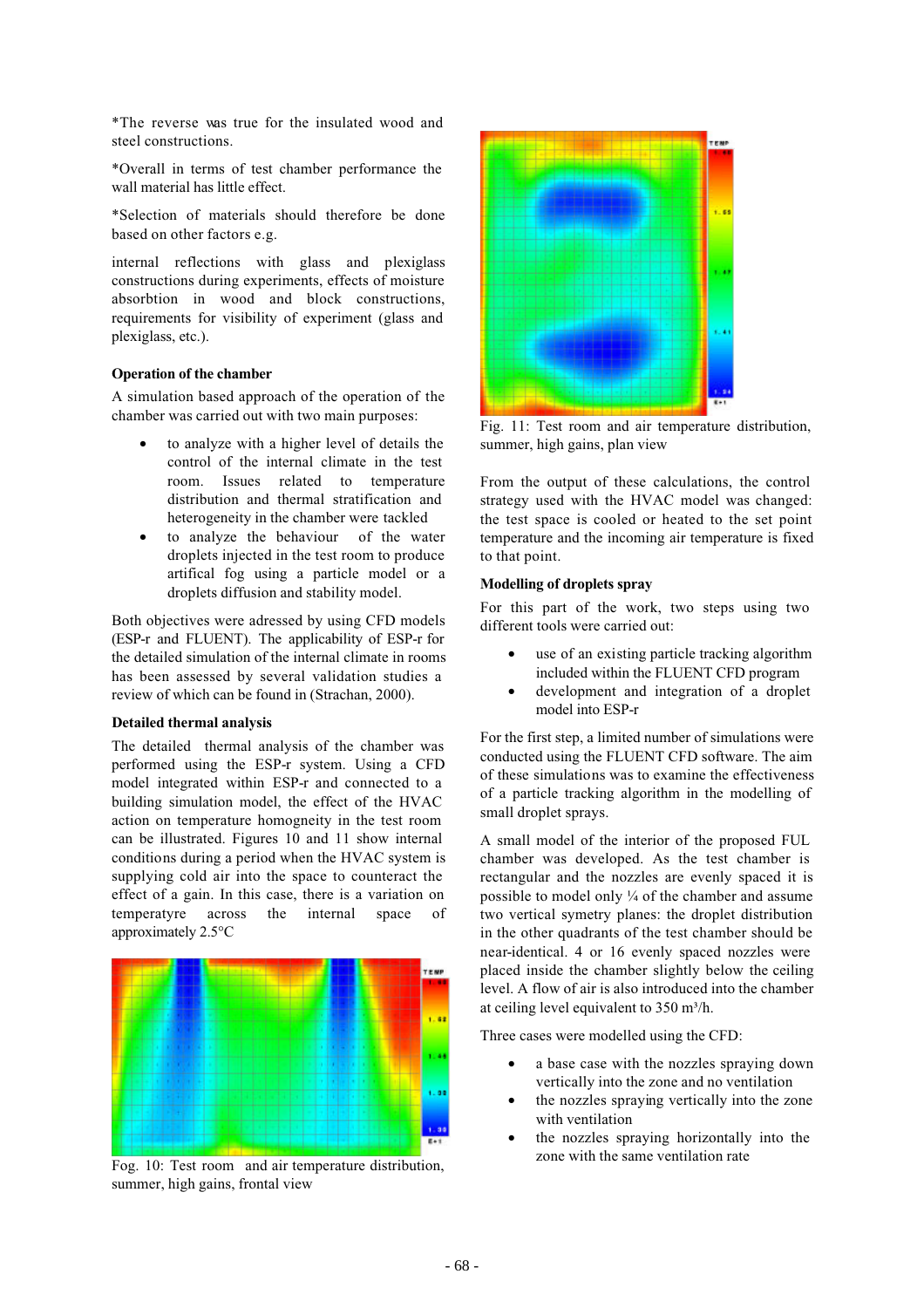The behaviour of the air inside the test chamber is modelled through discretisation of the space into small volumes. Equations of continuity, momentum and energy (based upon Navier-Stokes equations) are then solved for each volume.

The behaviour of the fog particles is calculated using a combined mechanical-statistical approach. A representative sample of diameter 3 µm are released from each nozzle and tracked through the fog chamber. The basic equations of motion of the particles are based upon simple Newtonian machanics, however the influence of turbulence on their paths is accounted for statistically. If turbulence was not incorporated into the model, the paths of the particles would be a projectile-like curve through the fog chamber and the diffusion of the particles would be less than in reality. Mass and momentum exchange between the particles and the surrounding air is calculated in the model.

There are some limitations and assumptions made with the particle model and these should be kept in mind when considering the results:

- the particles modelled are all of size 3µm
- it was assumed that the cone formed by the spray was 30°
- only a limited number of particles are tracked
- droplet collisions are not modelled
- droplets reaching the surface are assuemd to adhere to the wall and form a liquid film

Fig. 12 shows an example of results where the droplets form dense columns under the nozzles, in the case where ventilation is introduced in the room



Fig. 12: CFD simulation of droplets diffusion modelling using the FLUENT program: ventilated room case

As a first conclusion, it appears that introducing a ventilation air flow into the test room has a detrimental effect on the homogeneity of droplet density distribution. The action of the qirflow seems to impede the diffusion of droplets

In a second step, The ESP-r CFD model has been enhanced to allow modeling of droplet sprays through the addition of

- a droplet transport calculation:
- a droplet/air mixture density calculation;
- droplet sources and sinks (nozzles/droplet adhesion);
- droplet to air momentum exchange.

The output from the ESP-r CFD model's air temperature and velocity predictions is compared to output from the FLUENT CFD tool and references are made to other validation work using experimental data. ESP-r's predictions show good agreement with FLUENT. ESP-r's thermal model has been shown to give good agreement with other experimental data. ESP-r and FLUENT also show agreement on droplet distribution characteristics under different ventilation characteristics, however there are some problems relating to calculation of droplet concentration.

The enhanced BSim-CFD model of the FUL test chamber was used in a series of sensitivity simulations relating to nozzle spacing and ventilation characteristics. The main conclusions from these simulations were as follows:

Simulations with the ESP-r model reinforce the findings from previous CFD simulations using FLUENT that the use of ventilation during fog tests is detrimental to homogeneity droplet distribution. (fig. 13)



Fig. 13: CFD simulation with ventilation sowing heterogeneity of droplets distribution

- The proposed 16 nozzle configuration appears to give a reasonably even droplet distribution when there is no ventilation.
- A test with 4 nozzles revealed a deterioration in the homogeneity of droplet distribution.

A droplet stability model was finally introduced in the CFD model. For each cell in the CFD domain ESP-r can calculate a critical volume  $V_N$  and volume stability limit  $V_c$ . The formulas to do this are as follows: